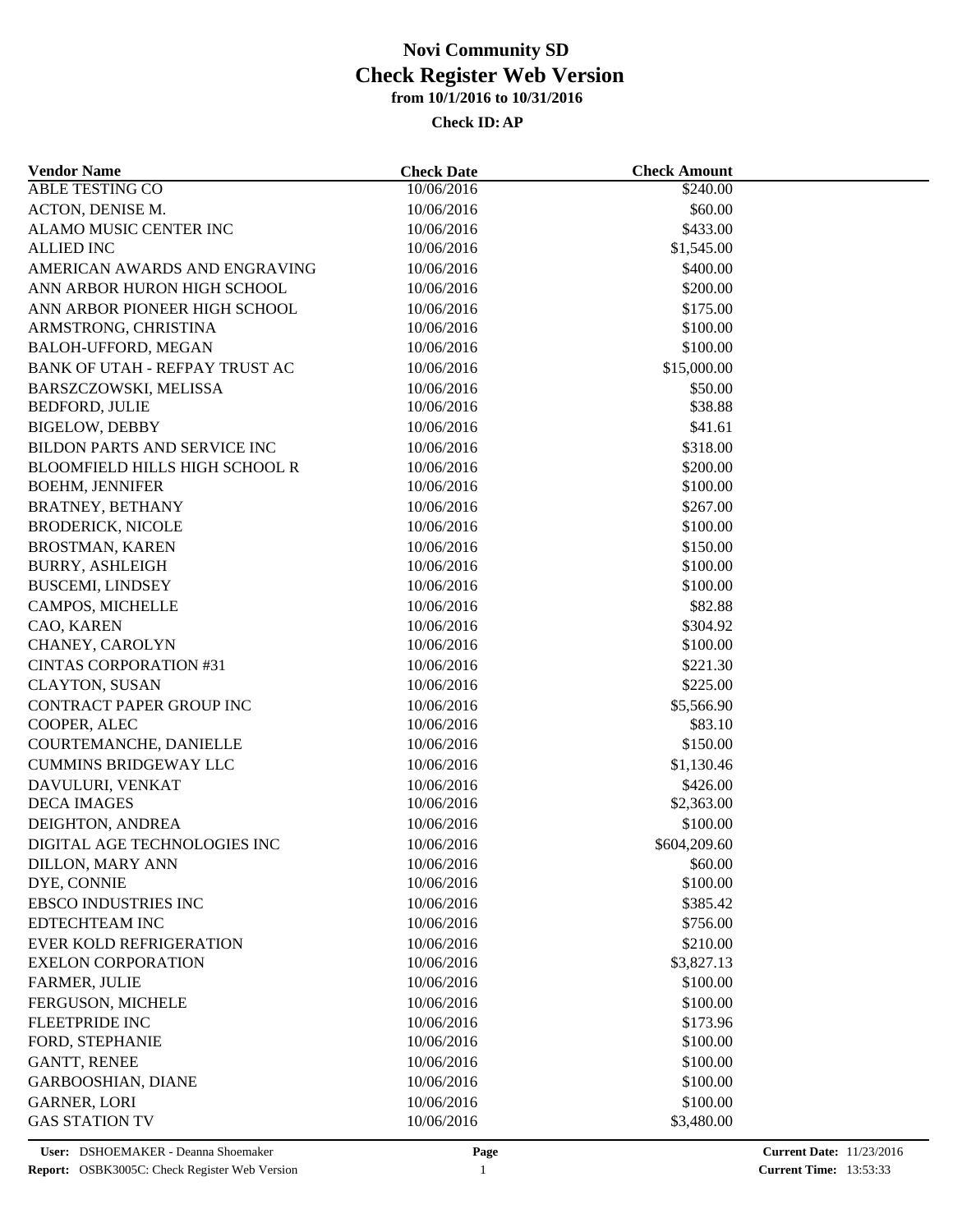| <b>Vendor Name</b>                                               | <b>Check Date</b> | <b>Check Amount</b>     |  |
|------------------------------------------------------------------|-------------------|-------------------------|--|
| GERALT, KAYLA                                                    | 10/06/2016        | \$100.00                |  |
| <b>GETAWAY TOURS &amp; CHARTERS INC</b>                          | 10/06/2016        | \$2,482.00              |  |
| GOVADA, KRISHNA                                                  | 10/06/2016        | \$249.00                |  |
| <b>GREEN, LAURA</b>                                              | 10/06/2016        | \$100.00                |  |
| <b>GRISA, KATHLEEN</b>                                           | 10/06/2016        | \$130.00                |  |
| HARDY, TERESA                                                    | 10/06/2016        | \$50.00                 |  |
| HAZEN, LEANNE                                                    | 10/06/2016        | \$100.00                |  |
| HENRY, CAITLIN                                                   | 10/06/2016        | \$100.00                |  |
| HILL, SCOTT                                                      | 10/06/2016        | \$100.00                |  |
| HIRSHFIELD, LAURA JANINE                                         | 10/06/2016        | \$496.62                |  |
| HOBRATH, SUSANNA                                                 | 10/06/2016        | \$50.00                 |  |
| HTWE, KHIN                                                       | 10/06/2016        | \$1,422.00              |  |
| HUTCHINS, SHAYLEN                                                | 10/06/2016        | \$53.25                 |  |
| <b>INTEGRITY TESTING &amp; SAFETY ADM</b>                        | 10/06/2016        | \$300.00                |  |
| <b>ISC SERVICES INC</b>                                          | 10/06/2016        | \$3,375.00              |  |
| <b>IVY, JIONNY</b>                                               | 10/06/2016        | \$450.00                |  |
| JACKSON TRUCK SERVICE INC                                        | 10/06/2016        | \$495.34                |  |
| JONES, TANYA                                                     | 10/06/2016        | \$350.00                |  |
| KASANIC, KIMBERLY A.                                             | 10/06/2016        | \$25.00                 |  |
| KAZALEH, CHARLES M.                                              | 10/06/2016        | \$465.00                |  |
| KERBRAT, JENNIFER                                                | 10/06/2016        | \$98.95                 |  |
| KOWALCZYK, KERRY                                                 | 10/06/2016        | \$100.00                |  |
| <b>KRAMER, JENNIFER</b>                                          | 10/06/2016        | \$100.00                |  |
| LAPORTE, LISA                                                    | 10/06/2016        | \$78.32                 |  |
| LATHAM, TAMMY                                                    | 10/06/2016        | \$718.73                |  |
| <b>LAWSON PRODUCTS INC</b>                                       | 10/06/2016        | \$229.33                |  |
|                                                                  |                   |                         |  |
| LEE, MYLA                                                        | 10/06/2016        | \$656.45                |  |
| LIFE INSURANCE COMPANY OF NORT<br>LIFETOUCH NATIONAL SCHOOL STUD | 10/06/2016        | \$20,676.86<br>\$488.84 |  |
|                                                                  | 10/06/2016        |                         |  |
| LIS, DOMINIC                                                     | 10/06/2016        | \$50.58                 |  |
| MA, LILY                                                         | 10/06/2016        | \$100.00                |  |
| MALCZEWSKI, DIANA                                                | 10/06/2016        | \$150.00                |  |
| MANDEL, KRISTINE                                                 | 10/06/2016        | \$100.00                |  |
| MANE, NUTAN SANJAY                                               | 10/06/2016        | \$75.00                 |  |
| MATHESON TRI-GAS INC                                             | 10/06/2016        | \$611.80                |  |
| MATSON, MELISSA                                                  | 10/06/2016        | \$15.00                 |  |
| MCKAIG, HEATHER                                                  | 10/06/2016        | \$46.50                 |  |
| MEADOWBROOK ART CENTER                                           | 10/06/2016        | \$408.00                |  |
| MEDCO SUPPLY INC                                                 | 10/06/2016        | \$111.36                |  |
| MENDOZA, KAREN                                                   | 10/06/2016        | \$100.00                |  |
| MEYER, BRETT                                                     | 10/06/2016        | \$57.68                 |  |
| MICHIGAN ALTERNATIVE ATHLETIC                                    | 10/06/2016        | \$50.00                 |  |
| MICHIGAN ASSOC FOR PUPIL TRANS                                   | 10/06/2016        | \$135.00                |  |
| MICHIGAN H.S. ATHLETIC ASSOC.                                    | 10/06/2016        | \$20.00                 |  |
| MICHIGAN INTERSCHOLASTIC FOREN                                   | 10/06/2016        | \$495.00                |  |
| MICHIGAN INTERSCHOLASTIC PRESS                                   | 10/06/2016        | \$77.50                 |  |
| MICHIGAN SCHOOL BAND & ORCHEST                                   | 10/06/2016        | \$675.00                |  |
| MICHIGAN.COM                                                     | 10/06/2016        | \$282.20                |  |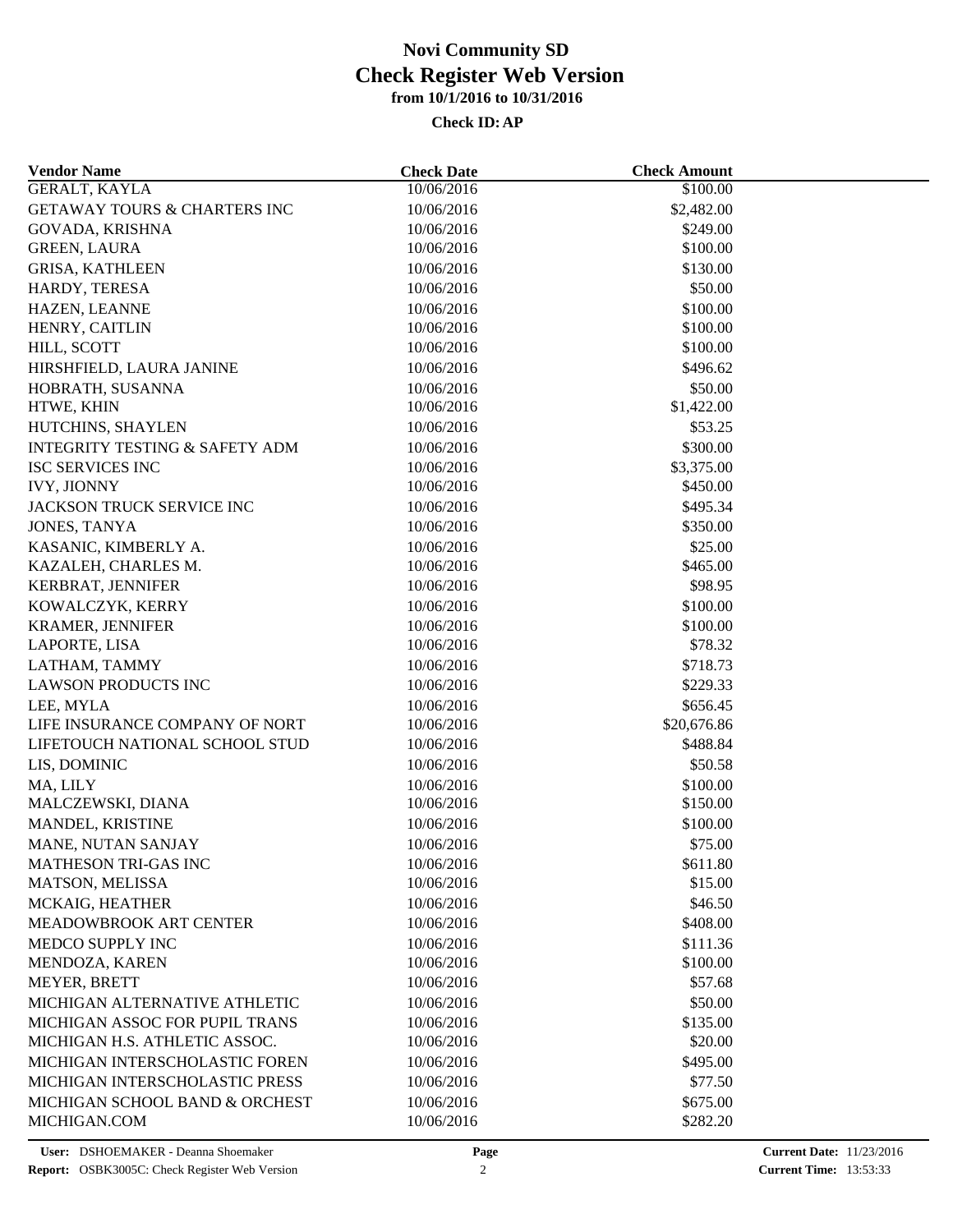| <b>Vendor Name</b>             | <b>Check Date</b> | <b>Check Amount</b>   |  |
|--------------------------------|-------------------|-----------------------|--|
| <b>MID-AMERICAN POMPON INC</b> | 10/06/2016        | \$924.00              |  |
| MOBILE ED PRODUCTIONS INC      | 10/06/2016        | \$675.00              |  |
| MOISEEFF, AUDREY               | 10/06/2016        | \$83.38               |  |
| MUSA, CARLY                    | 10/06/2016        | \$100.00              |  |
| MYRAND, SHANNON                | 10/06/2016        | \$150.00              |  |
| NOODLE TOOLS INC               | 10/06/2016        | \$396.00              |  |
| NUTTY SCIENTISTS OF SOUTHEAST  | 10/06/2016        | \$1,118.00            |  |
| <b>OAKLAND SCHOOLS</b>         | 10/06/2016        | \$6,000.00            |  |
| <b>OAKLAND SCHOOLS</b>         | 10/06/2016        | \$75.00               |  |
| OWNBY, MATT                    | 10/06/2016        | \$100.00              |  |
| PAYNE, JODY                    | 10/06/2016        | \$183.63              |  |
| PENNYCUFF, JILL                | 10/06/2016        | \$50.00               |  |
| PHILLIPS, KARA                 | 10/06/2016        | \$123.43              |  |
| PLANTE & MORAN CRESA LLC       | 10/06/2016        | \$17,315.77           |  |
| PLANTE & MORAN PLLC            | 10/06/2016        | \$28,500.00           |  |
| PONTE, COLLEEN                 | 10/06/2016        | \$50.00               |  |
| PROVIDENCE OCCUPATIONAL HEALTH | 10/06/2016        | \$36.00               |  |
| RAIS, MICHELLE                 | 10/06/2016        | \$97.27               |  |
| REED, TERENCE L.               | 10/06/2016        | \$30.00               |  |
| REICHLEY, CARRIE               | 10/06/2016        | \$79.92               |  |
| <b>RELIABLE DELIVERY</b>       | 10/06/2016        | \$1,679.25            |  |
| ROBERTS, BONNIE                | 10/06/2016        | \$37.75               |  |
| ROTARY CLUB OF NOVI MICHIGAN   | 10/06/2016        | \$332.00              |  |
| SANCHEZ, ALEXANDRA             | 10/06/2016        | \$100.00              |  |
| <b>SBSI SOFTWARE INC</b>       | 10/06/2016        | \$1,353.80            |  |
| SCHOOL SPECIALTY INC           | 10/06/2016        | \$1,816.70            |  |
| SCHUMANN, RACHEL               | 10/06/2016        | \$100.00              |  |
| SHANK, KIMBERLY                | 10/06/2016        | \$1,145.60            |  |
| SOUND ENGINEERING INC          | 10/06/2016        | \$178.50              |  |
| STARR, PAMELA                  | 10/06/2016        | \$100.00              |  |
| <b>STATE OF MICHIGAN</b>       | 10/06/2016        | \$20.00               |  |
| STEFANOU-TJIACHRIS, KRISTINA   | 10/06/2016        | \$168.00              |  |
| STRUCTURE TEC CORPORATION      | 10/06/2016        | \$3,563.10            |  |
| SUBSCRIPTION SERVICES OF AMERI | 10/06/2016        | \$410.96              |  |
| TEAM SPORTS INC                | 10/06/2016        | \$11,382.00           |  |
| THE POLO FIELDS GOLF AND COUNT | 10/06/2016        | \$215.00              |  |
| TMP ARCHITECTURE INC           | 10/06/2016        | \$1,080.00            |  |
| TODAY'S UNIFORM INC            | 10/06/2016        | \$754.00              |  |
| TOFILSKI, WILLIAM RAYMOND      | 10/06/2016        |                       |  |
| TORRES, CRUZ ELENA             | 10/06/2016        | \$2,000.00<br>\$12.71 |  |
| TREADWELL-SMITH, KYLEY         | 10/06/2016        | \$100.00              |  |
|                                |                   |                       |  |
| TROY SCHOOL DISTRICT           | 10/06/2016        | \$100.00              |  |
| TURCHI, MARY                   | 10/06/2016        | \$131.42              |  |
| UNITED AIR BRAKE CO            | 10/06/2016        | \$256.00              |  |
| UNITY SCHOOL BUS PARTS INC     | 10/06/2016        | \$445.08              |  |
| <b>UPBEAT DANCE</b>            | 10/06/2016        | \$73.50               |  |
| <b>US FOODS INC</b>            | 10/06/2016        | \$220.36              |  |
| VANLINTHOUT, SUE               | 10/06/2016        | \$100.00              |  |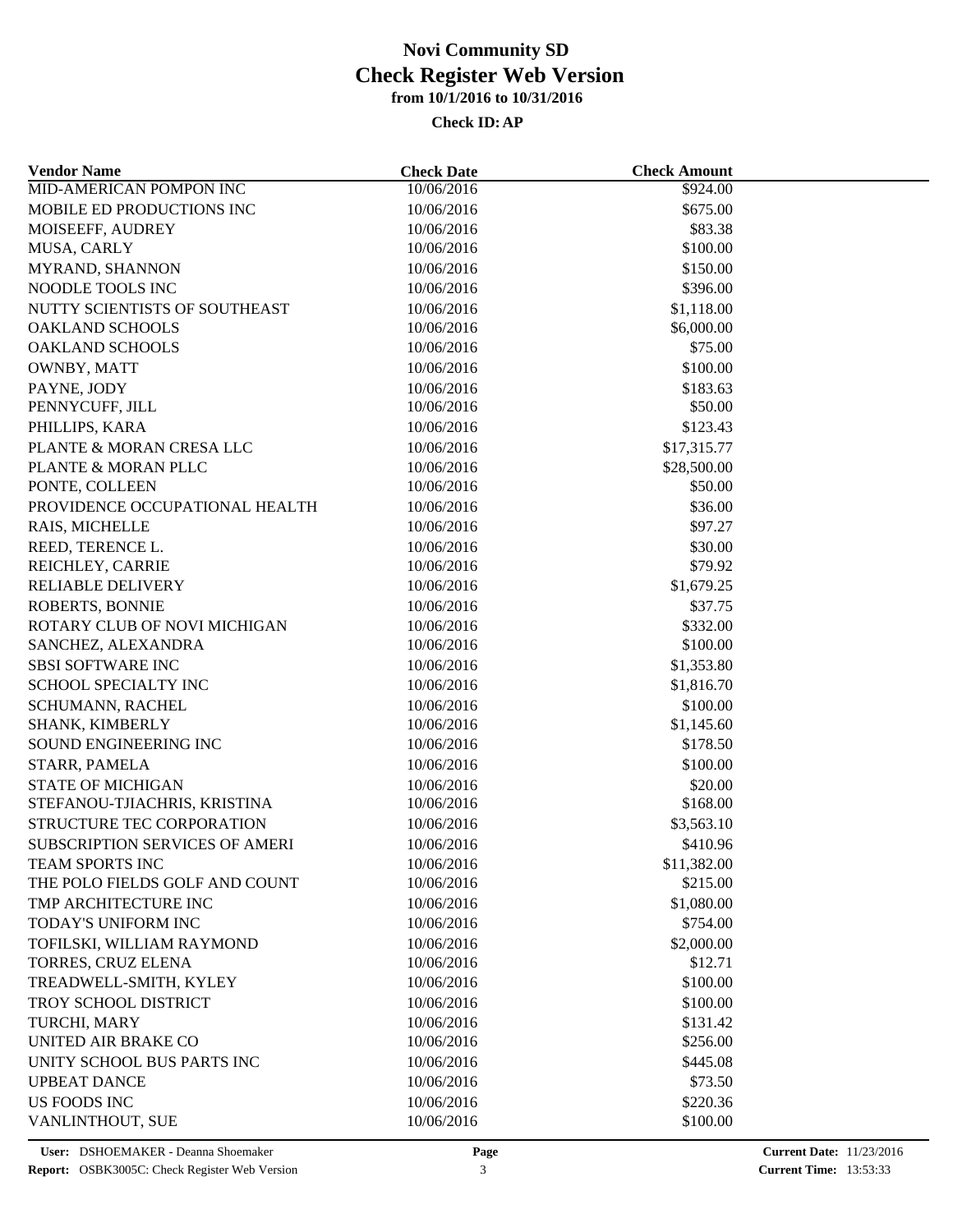| <b>Vendor Name</b>                    | <b>Check Date</b> | <b>Check Amount</b> |  |
|---------------------------------------|-------------------|---------------------|--|
| <b>VESCO OIL CORPORATION</b>          | 10/06/2016        | \$240.00            |  |
| <b>WAGEWORKS INC</b>                  | 10/06/2016        | \$931.12            |  |
| WHEELER, MICHAELA                     | 10/06/2016        | \$205.65            |  |
| WILKINSON, KAREN                      | 10/06/2016        | \$50.00             |  |
| WILLIS, NANCY                         | 10/06/2016        | \$167.88            |  |
| YUCHUCK, KERRI                        | 10/06/2016        | \$161.33            |  |
| ZAHRADNIK, BRIDGET                    | 10/06/2016        | \$100.00            |  |
| <b>CHAPTER 13 TRUSTEE</b>             | 10/06/2016        | \$264.60            |  |
| <b>GREAT LAKES HIGHER EDUCATION G</b> | 10/06/2016        | \$303.62            |  |
| <b>MEFSA</b>                          | 10/06/2016        | \$126.20            |  |
| <b>MISDU</b>                          | 10/06/2016        | \$2,136.72          |  |
| PENNSYLVANIA HIGHER ED ASSISTA        | 10/06/2016        | \$163.96            |  |
| U.S. DEPARTMENT OF EDUCATION          | 10/06/2016        | \$468.33            |  |
| <b>AKCASU, AUDREY</b>                 | 10/12/2016        | \$100.00            |  |
| ALSPAUGH, ANDREA                      | 10/12/2016        | \$100.00            |  |
| <b>BARANEK, LORI</b>                  | 10/12/2016        | \$100.00            |  |
| <b>BARRICK, SUE</b>                   | 10/12/2016        | \$100.00            |  |
| <b>BISHOP, NOLA</b>                   | 10/12/2016        | \$100.00            |  |
| <b>BURNSIDE, HEATHER</b>              | 10/12/2016        | \$100.00            |  |
| <b>BURRY, MATT</b>                    | 10/12/2016        | \$100.00            |  |
| CAMPOS, MICHELLE                      | 10/12/2016        | \$100.00            |  |
| <b>CAROTHERS, KARI</b>                | 10/12/2016        | \$100.00            |  |
| COSMAN, DAVID                         | 10/12/2016        | \$100.00            |  |
| CRAWFORD, LIBBY                       | 10/12/2016        | \$56.54             |  |
| DEHNE, ANNE                           | 10/12/2016        | \$100.00            |  |
| DIAL, JEANNE                          | 10/12/2016        | \$100.00            |  |
| <b>DUTHIE, KAREN</b>                  | 10/12/2016        | \$100.00            |  |
| <b>ENVIRO-CLEAN SERVICES INC</b>      | 10/12/2016        | \$130,521.81        |  |
| ERICKSON, LISA                        | 10/12/2016        | \$100.00            |  |
| ERNSTER, STEPHAN                      | 10/12/2016        | \$100.00            |  |
| FILLIPPS, SHARON                      | 10/12/2016        | \$100.00            |  |
| GRIMM, CARY                           | 10/12/2016        | \$100.00            |  |
| <b>GRUNDSTROM, JENNA</b>              | 10/12/2016        | \$100.00            |  |
| JENKINS, ERIKKA                       | 10/12/2016        | \$100.00            |  |
| KASSAB, KELSEY                        | 10/12/2016        | \$100.00            |  |
| KIDON, COURTNEY                       | 10/12/2016        | \$100.00            |  |
| KOZLOWSKI, KIMBERLY                   | 10/12/2016        | \$100.00            |  |
| LEVIN, RONALD                         | 10/12/2016        | \$100.00            |  |
| MALARKEY, MARIANNE                    | 10/12/2016        | \$100.00            |  |
| MARTINEZ, DEBORAH                     | 10/12/2016        | \$49.97             |  |
| MCDONALD, CARRI                       | 10/12/2016        | \$100.00            |  |
| MCDONALD, STEVEN                      | 10/12/2016        | \$100.00            |  |
| MICHALSKI, TOM                        | 10/12/2016        | \$100.00            |  |
| MICHIGAN SCHOOL BAND & ORCHEST        | 10/12/2016        | \$2,212.00          |  |
| MOORE, JANELLE                        | 10/12/2016        | \$771.34            |  |
| MULHALL, CAROL                        | 10/12/2016        | \$100.00            |  |
| PAYNE, JODY                           | 10/12/2016        | \$100.00            |  |
| PHILLIPS, KARA                        | 10/12/2016        | \$81.79             |  |
|                                       |                   |                     |  |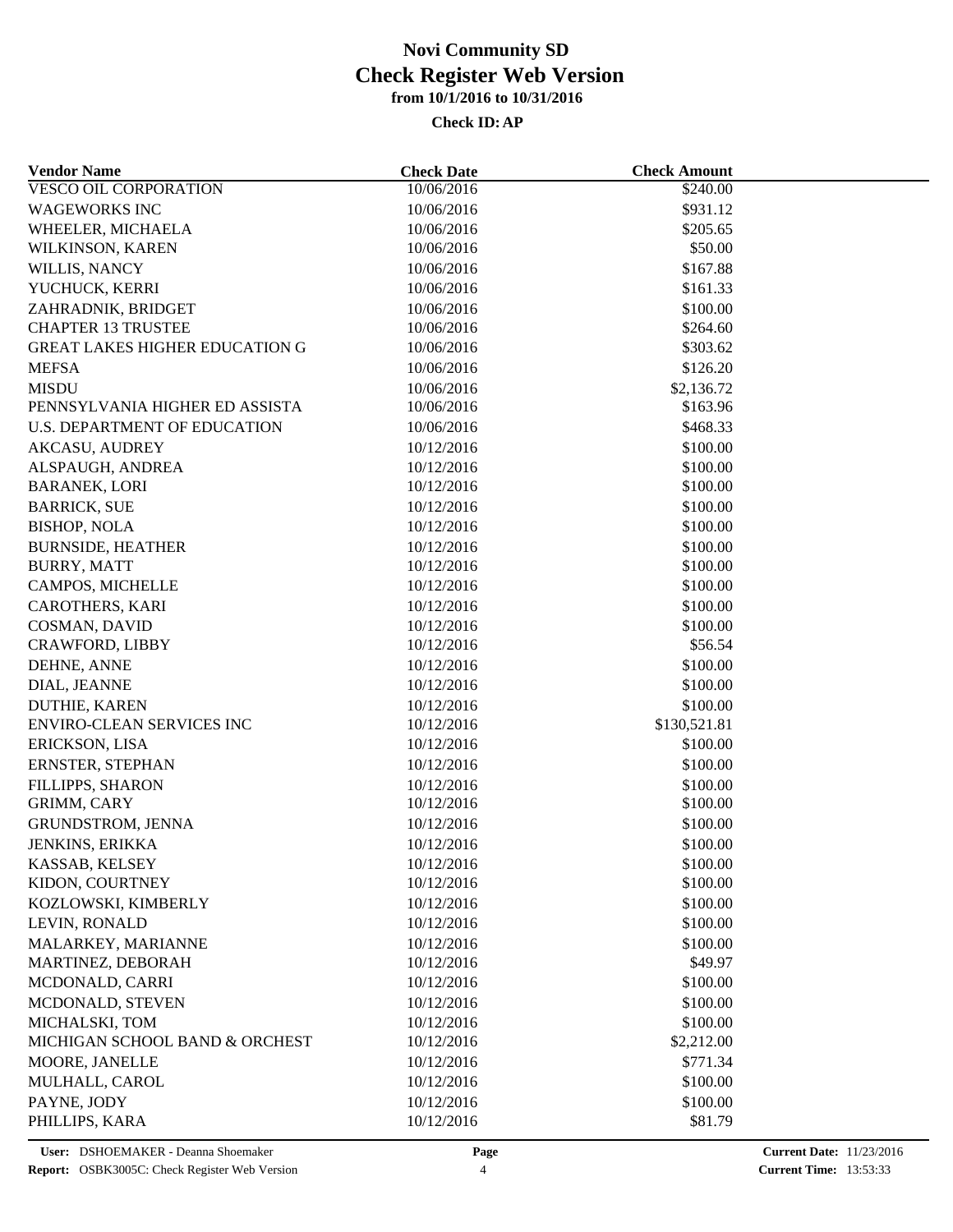| <b>Vendor Name</b>                    | <b>Check Date</b> | <b>Check Amount</b> |  |
|---------------------------------------|-------------------|---------------------|--|
| PITSCO INC                            | 10/12/2016        | \$1,725.51          |  |
| PLANT, RENEE                          | 10/12/2016        | \$100.00            |  |
| PM ENVIRONMENTAL INC                  | 10/12/2016        | \$5,880.00          |  |
| RICOH USA INC                         | 10/12/2016        | \$10,970.18         |  |
| RUGG, ILONA                           | 10/12/2016        | \$100.00            |  |
| <b>SAUER, JUDY</b>                    | 10/12/2016        | \$100.00            |  |
| SCHOLASTIC CLASSROOM MAGAZINES        | 10/12/2016        | \$14,366.00         |  |
| TIMMER, THOMAS                        | 10/12/2016        | \$100.00            |  |
| TROOST, KIM                           | 10/12/2016        | \$100.00            |  |
| TYRPAK, CHRISTOPHER                   | 10/12/2016        | \$100.00            |  |
| VOLLMER, RENEA                        | 10/12/2016        | \$100.00            |  |
| <b>VSC INC</b>                        | 10/12/2016        | \$2,745.00          |  |
| WANDEL, COLLEEN                       | 10/12/2016        | \$100.00            |  |
| WELLOCK, TRISHA                       | 10/12/2016        | \$100.00            |  |
| YUCHUCK, KERRI                        | 10/12/2016        | \$100.00            |  |
| ZEBROWSKI, LANA                       | 10/12/2016        | \$100.00            |  |
| ZIMMERMAN, BARBARA                    | 10/12/2016        | \$385.04            |  |
| <b>ABC MANAGEMENT</b>                 | 10/14/2016        | \$231.00            |  |
| ABSOPURE WATER COMPANY DEPT #8        | 10/14/2016        | \$50.00             |  |
| ACE PIANO INC                         | 10/14/2016        | \$125.00            |  |
| ACE TRANSPORTATION INC                | 10/14/2016        | \$972.00            |  |
| <b>ALLIED INC</b>                     | 10/14/2016        | \$1,500.00          |  |
| AMCOMM TELECOMMUNICATIONS INC         | 10/14/2016        | \$22,790.00         |  |
| <b>AT&amp;T MOBILITY</b>              | 10/14/2016        | \$949.44            |  |
| <b>BABA LANGUAGE SERVICES</b>         | 10/14/2016        | \$100.00            |  |
| <b>BELLE TIRE DISTRIBUTORS</b>        | 10/14/2016        | \$1,287.52          |  |
| <b>BLOOMFIELD HILLS SCHOOL DISTRI</b> | 10/14/2016        | \$1,693.00          |  |
| <b>CHARTWELLS DINING SERVICES</b>     | 10/14/2016        | \$305,944.83        |  |
| <b>CINTAS CORPORATION #31</b>         | 10/14/2016        | \$331.95            |  |
| CITY OF NOVI WATER & SEWER DEP        | 10/14/2016        | \$86.00             |  |
| <b>CURTISS, LYNETTE</b>               | 10/14/2016        | \$123.64            |  |
| DEAF COMMUNITY ADVOCACY NETWOR        | 10/14/2016        | \$94.50             |  |
| DIRECT ENERGY BUSINESS INC            | 10/14/2016        | \$62,812.46         |  |
| <b>DTE ENERGY</b>                     | 10/14/2016        | \$202.86            |  |
| EBEL, SHEILA                          | 10/14/2016        | \$166.52            |  |
| ENVIRO-CLEAN SERVICES INC             | 10/14/2016        | \$6,020.91          |  |
| FORESTERS FINANCIAL FBO WANDA         | 10/14/2016        | \$15,000.00         |  |
| <b>GURA, JOLENE</b>                   | 10/14/2016        | \$15.00             |  |
| HARRIS, RACHEL                        | 10/14/2016        | \$10.59             |  |
| INCHAL, ABHISHEK                      | 10/14/2016        | \$219.00            |  |
| KIM, EUN YOUNG                        | 10/14/2016        | \$482.40            |  |
| LEFEVRE, KIMBERLY                     | 10/14/2016        | \$95.93             |  |
| MCCARTHY & SMITH INC                  | 10/14/2016        | \$642,137.93        |  |
| MCKONE, KRISTINA                      | 10/14/2016        | \$100.00            |  |
| METROPOLITAN DETROIT BUREAU OF        | 10/14/2016        | \$2,721.89          |  |
| NU WAVE AQUARIUMS LTD                 | 10/14/2016        | \$69.00             |  |
| <b>OAKLAND SCHOOLS</b>                | 10/14/2016        | \$63,840.49         |  |
| PRILLWITZ, NICOLE                     | 10/14/2016        | \$150.00            |  |
|                                       |                   |                     |  |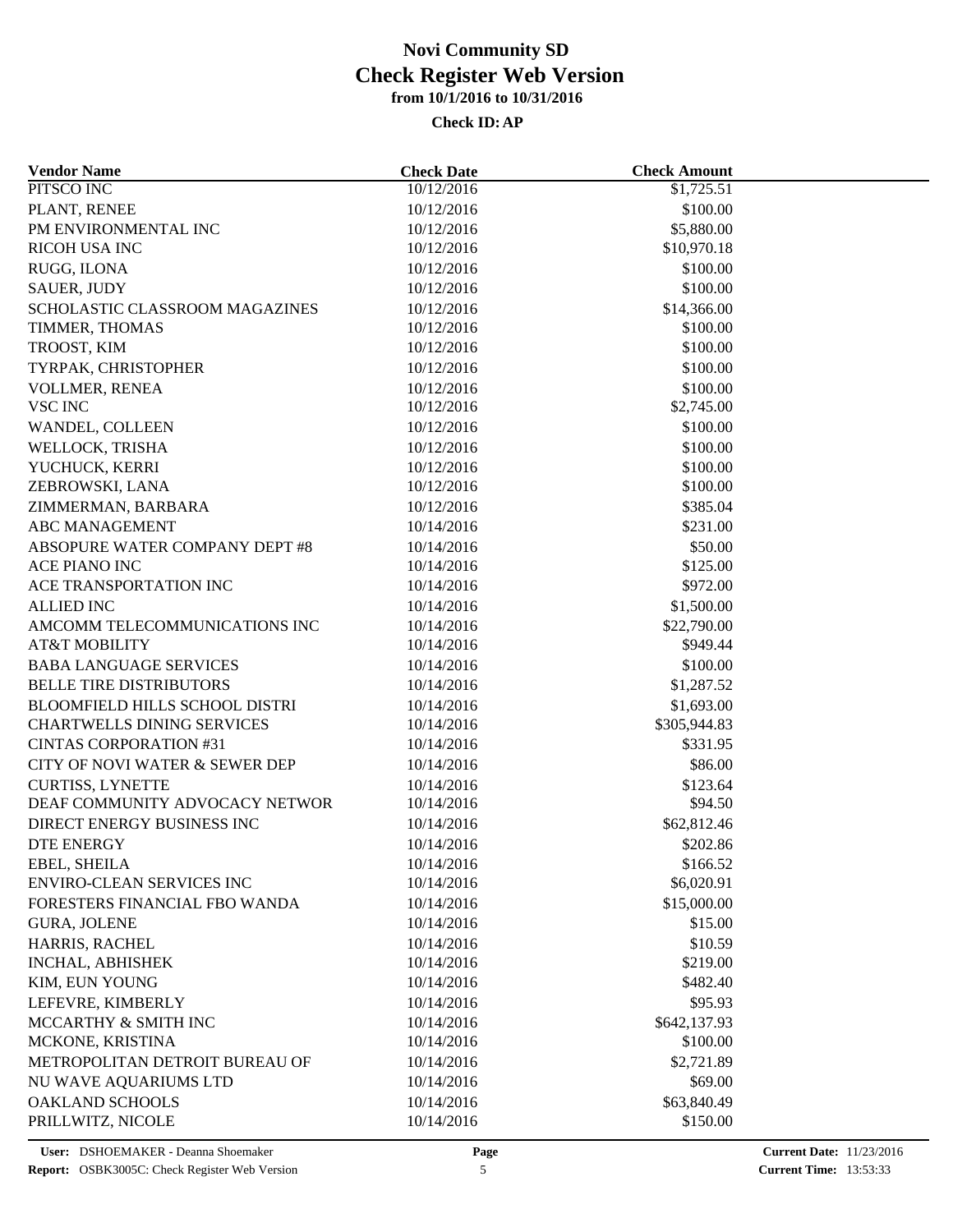| <b>Vendor Name</b>             | <b>Check Date</b> | <b>Check Amount</b>  |  |
|--------------------------------|-------------------|----------------------|--|
| PROVIDENCE OCCUPATIONAL HEALTH | 10/14/2016        | \$1,279.00           |  |
| <b>SEAVER, AMY</b>             | 10/14/2016        | \$88.86              |  |
| SENIOR ALL NIGHT PARTY         | 10/14/2016        | \$23,100.00          |  |
| STATE WIRE AND TERMINAL INC    | 10/14/2016        | \$251.39             |  |
| STEWART, HEATHER               | 10/14/2016        | \$14.25              |  |
| SURE RIDE TRANSPORATION LLC    | 10/14/2016        | \$4,365.00           |  |
| TOTAL PERFORMANCE TRAINING CEN | 10/14/2016        | \$1,457.50           |  |
| TRANSPORTATION ACCESSORIES CO  | 10/14/2016        | \$346.05             |  |
| UNITY SCHOOL BUS PARTS INC     | 10/14/2016        | \$85.02              |  |
| VALENTINE, CYNTHIA             | 10/14/2016        | \$177.66             |  |
| WILKINSON, KAREN               | 10/14/2016        | \$225.00             |  |
| AT&T                           | 10/17/2016        | \$1,117.35           |  |
| AT&T LONG DISTANCE             | 10/17/2016        | \$12.09              |  |
| <b>BHAGWAGAR, BAPSY</b>        | 10/17/2016        | \$87.00              |  |
| FURTAH, MELISSA                | 10/17/2016        | \$211.19             |  |
| <b>GARCIA, TERRY</b>           | 10/17/2016        | \$86.95              |  |
| HEPP, AMY                      | 10/17/2016        | \$440.00             |  |
| <b>KLENKE, AARON</b>           | 10/17/2016        | \$99.16              |  |
| KOOMEN, KRISTYNE               | 10/17/2016        | \$313.98             |  |
| MACIE PUBLISHING COMPANY       | 10/17/2016        | \$915.04             |  |
| MICHIGAN ASSOCIATION OF SCHOOL | 10/17/2016        | \$2,550.00           |  |
| MICHIGAN.COM                   | 10/17/2016        | \$54.60              |  |
| OAKLAND COUNSELING ASSOCIATION | 10/17/2016        | \$50.00              |  |
| OLSON'S RENTAL INC             | 10/17/2016        | \$290.00             |  |
| PRASAD-HEINTZ, SHALINI         | 10/17/2016        | \$47.98              |  |
| <b>SCHILLING, HEATHER</b>      | 10/17/2016        | \$150.00             |  |
|                                |                   |                      |  |
| TEAM SPORTS INC<br>TW SHIRTS   | 10/17/2016        | \$350.00             |  |
|                                | 10/17/2016        | \$800.00<br>\$237.60 |  |
| US FOODS INC                   | 10/17/2016        |                      |  |
| ABRAHAM, MARY                  | 10/20/2016        | \$162.95             |  |
| ALL-PRO EXERCISE INC           | 10/20/2016        | \$85.00              |  |
| AMMONS, KATIE                  | 10/20/2016        | \$395.50             |  |
| AT&T                           | 10/20/2016        | \$3,294.21           |  |
| AT&T                           | 10/20/2016        | \$690.80             |  |
| <b>BOCO ENTERPRISES INC</b>    | 10/20/2016        | \$2,321.96           |  |
| <b>BROOKES BUNCH</b>           | 10/20/2016        | \$75.00              |  |
| CITY OF NOVI WATER & SEWER DEP | 10/20/2016        | \$28,614.74          |  |
| CONDON, LESLIE                 | 10/20/2016        | \$23.97              |  |
| <b>CONSUMERS ENERGY</b>        | 10/20/2016        | \$79.34              |  |
| COSTCO                         | 10/20/2016        | \$110.00             |  |
| DAN LEVIN PRODUCTIONS INC      | 10/20/2016        | \$50.00              |  |
| <b>DILLON, MARY ANN</b>        | 10/20/2016        | \$54.00              |  |
| <b>ESSENTIAL EDUCATION</b>     | 10/20/2016        | \$1,035.00           |  |
| <b>GH2 BENEFITS LLC</b>        | 10/20/2016        | \$75.00              |  |
| <b>GREBINSKI, KRISTEN</b>      | 10/20/2016        | \$500.00             |  |
| <b>JANKE, JANICE</b>           | 10/20/2016        | \$70.00              |  |
| KATHERINE'S CATERING & SPECIAL | 10/20/2016        | \$500.00             |  |
| KAZALEH, CHARLES M.            | 10/20/2016        | \$540.00             |  |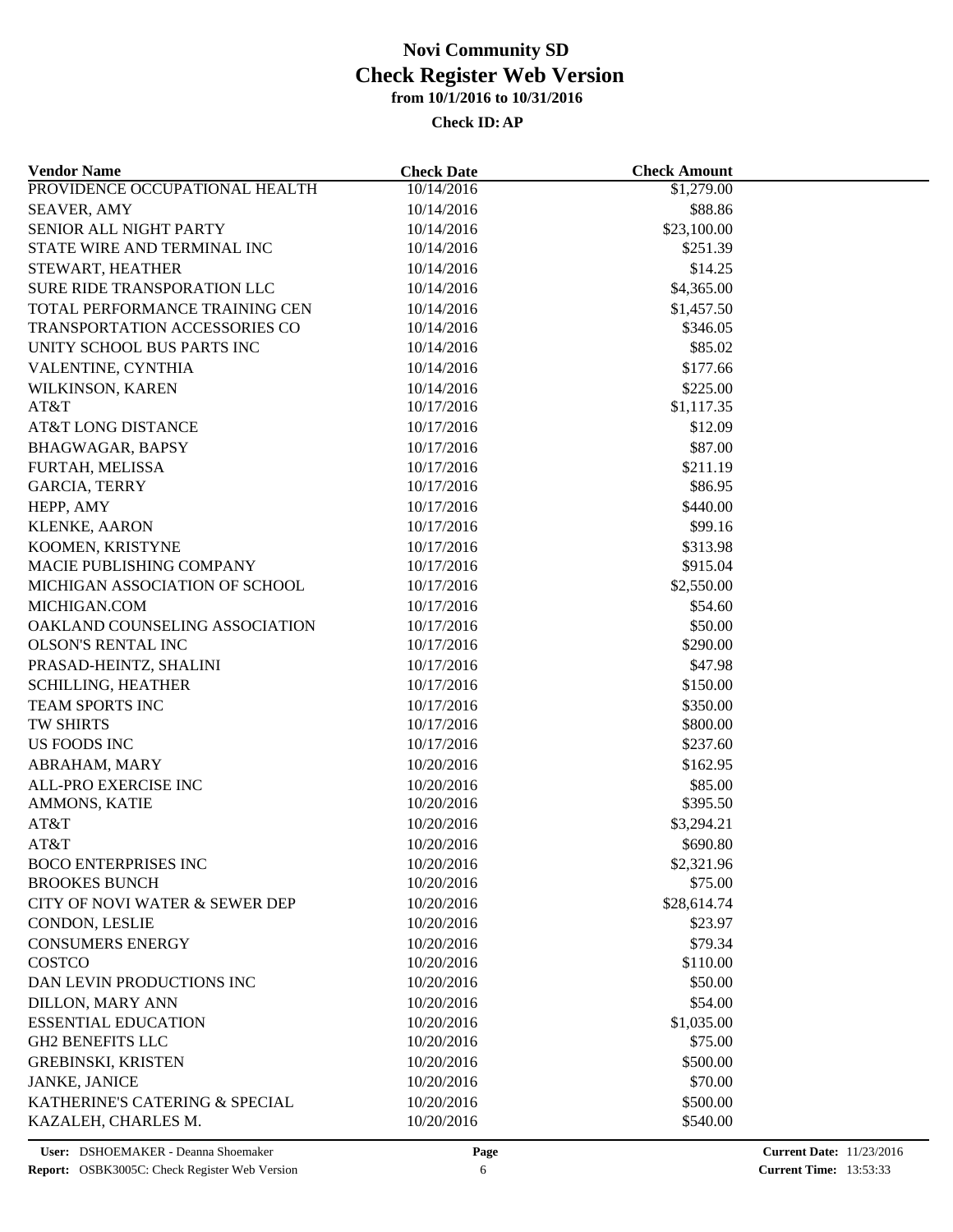| <b>Vendor Name</b>                                  | <b>Check Date</b>        | <b>Check Amount</b> |  |
|-----------------------------------------------------|--------------------------|---------------------|--|
| KILGORE, AMY                                        | 10/20/2016               | \$55.98             |  |
| MASON, DONALD J.                                    | 10/20/2016               | \$705.00            |  |
| MATTHEWS, STEVE                                     | 10/20/2016               | \$386.62            |  |
| MCCARTHY & SMITH INC                                | 10/20/2016               | \$213,395.70        |  |
| MICHIGAN SCHOOL VOCAL MUSIC AS                      | 10/20/2016               | \$210.00            |  |
| MID-AMERICAN POMPON INC                             | 10/20/2016               | \$264.00            |  |
| NICK AT NIGHT DJ SERVICE                            | 10/20/2016               | \$200.00            |  |
| <b>OSCAR W. LARSON CO</b>                           | 10/20/2016               | \$86,800.00         |  |
| PEURACH, JOANNE                                     | 10/20/2016               | \$59.20             |  |
| PIERSON, LISA                                       | 10/20/2016               | \$62.96             |  |
| PITNEY BOWES PURCHASE POWER                         | 10/20/2016               | \$3,000.00          |  |
| PLEET, JENNIFER                                     | 10/20/2016               | \$529.75            |  |
| <b>RICOH USA INC</b>                                | 10/20/2016               | \$1,817.22          |  |
| RUSKIN, DANIELLE                                    | 10/20/2016               | \$3,100.00          |  |
| SCHRINER, STEPHANIE                                 | 10/20/2016               | \$182.79            |  |
| SINGH, SANDEEP                                      | 10/20/2016               | \$76.50             |  |
| STARR, PAMELA                                       | 10/20/2016               | \$34.12             |  |
| <b>STATE OF MICHIGAN</b>                            | 10/20/2016               | \$150.00            |  |
| STEEH, ROBERT J.                                    | 10/20/2016               | \$462.12            |  |
| STRUCTURE TEC CORPORATION                           | 10/20/2016               | \$13,962.61         |  |
| <b>SZECHUAN EMPIRE NORTH INC</b>                    | 10/20/2016               | \$152.00            |  |
| TANNER, STACY                                       | 10/20/2016               | \$91.69             |  |
| THREE CEDARS FARM                                   | 10/20/2016               | \$702.00            |  |
| THRUN LAW FIRM P.C.                                 | 10/20/2016               | \$10,461.50         |  |
| TRAFFIC & SAFETY CONTROL SYSTE                      | 10/20/2016               | \$645.00            |  |
| TW SHIRTS                                           | 10/20/2016               | \$3,702.00          |  |
| VANHOOSER, NINA                                     | 10/20/2016               | \$79.99             |  |
| WHITESIDE, WENDY                                    | 10/20/2016               | \$190.00            |  |
| <b>AKCASU, AUDREY</b>                               | 10/21/2016               | \$237.95            |  |
| ALSPAUGH, ANDREA                                    | 10/21/2016               | \$100.38            |  |
|                                                     |                          |                     |  |
| <b>BLUE WATER AQUATICS</b><br><b>BREHMER, JULIE</b> | 10/21/2016<br>10/21/2016 | \$260.00<br>\$37.80 |  |
| CHAVARKAR, POOJA                                    |                          | \$66.32             |  |
| <b>CORRION, KRISTIN</b>                             | 10/21/2016               |                     |  |
|                                                     | 10/21/2016               | \$110.33            |  |
| DTE ENERGY                                          | 10/21/2016               | \$11,867.87         |  |
| ELLIS, JENNIFER                                     | 10/21/2016               | \$266.71            |  |
| ELSTER, ELIZABETH                                   | 10/21/2016               | \$48.71             |  |
| HADLEY, SHANNON                                     | 10/21/2016               | \$95.21             |  |
| HERMAN, KELSEY                                      | 10/21/2016               | \$26.34             |  |
| HURLEY, MICHELLE                                    | 10/21/2016               | \$680.97            |  |
| INTERIM HOME HEALTHCARE OF OAK                      | 10/21/2016               | \$1,455.00          |  |
| KIDON, COURTNEY                                     | 10/21/2016               | \$76.10             |  |
| MACIE PUBLISHING COMPANY                            | 10/21/2016               | \$842.29            |  |
| MARSHALL MUSIC                                      | 10/21/2016               | \$445.00            |  |
| <b>MASON, MILDRED</b>                               | 10/21/2016               | \$40.00             |  |
| MCDONALD, STEVEN                                    | 10/21/2016               | \$57.16             |  |
| PENNYCUFF, LAURA                                    | 10/21/2016               | \$134.97            |  |
| PETTY CASH-ANN HANSEN (PS)                          | 10/21/2016               | \$136.10            |  |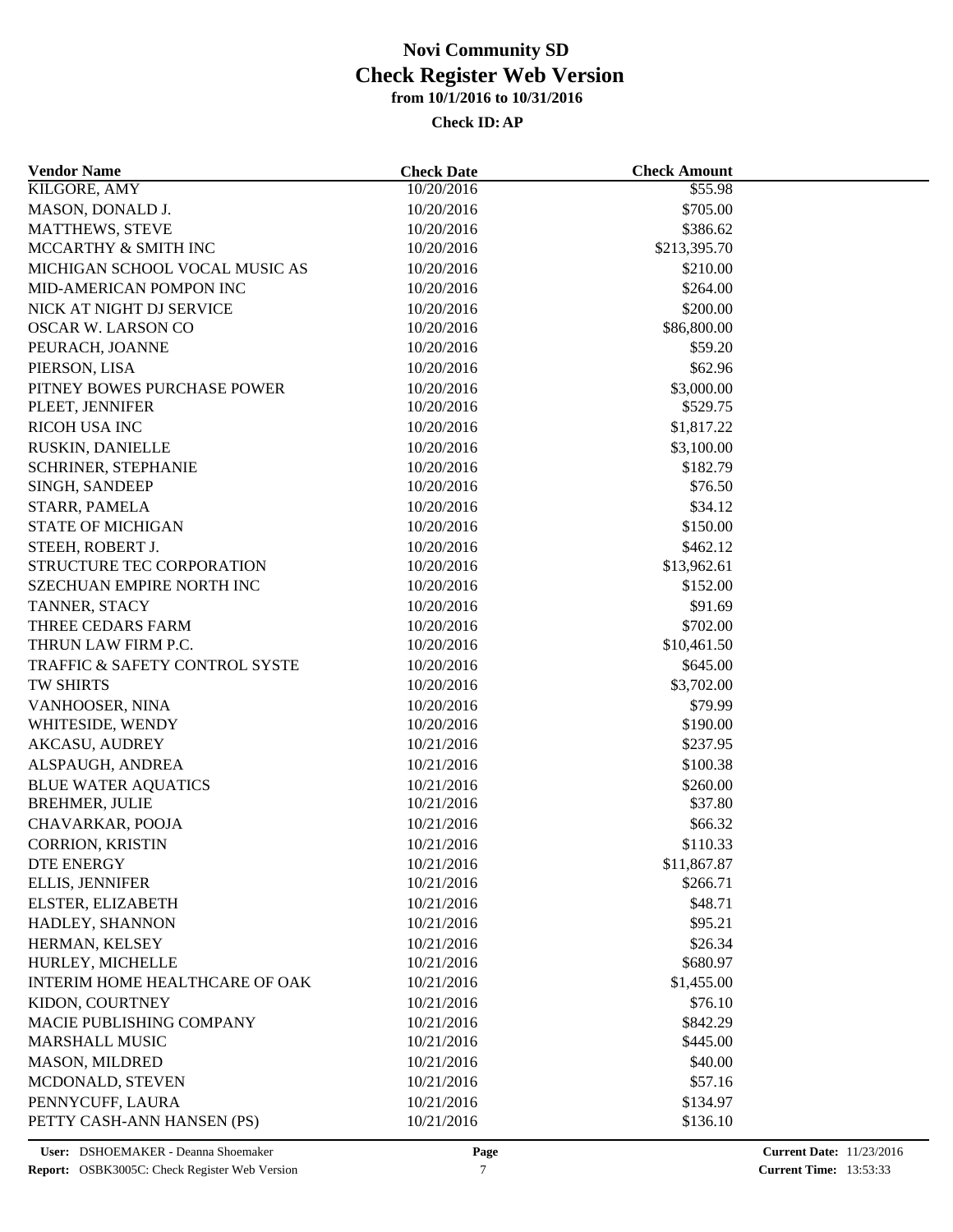| <b>Vendor Name</b>                           | <b>Check Date</b>        | <b>Check Amount</b>  |  |
|----------------------------------------------|--------------------------|----------------------|--|
| PRINTNOLOGY INC                              | 10/21/2016               | $\overline{$835.40}$ |  |
| TW SHIRTS                                    | 10/21/2016               | \$816.00             |  |
| ZIMMERMAN, JILL                              | 10/21/2016               | \$51.34              |  |
| <b>CHAPTER 13 TRUSTEE</b>                    | 10/25/2016               | \$264.60             |  |
| <b>GREAT LAKES HIGHER EDUCATION G</b>        | 10/25/2016               | \$142.57             |  |
| <b>MISDU</b>                                 | 10/25/2016               | \$2,234.61           |  |
| PENNSYLVANIA HIGHER ED ASSISTA               | 10/25/2016               | \$145.73             |  |
| <b>U.S. DEPARTMENT OF EDUCATION</b>          | 10/25/2016               | \$457.12             |  |
| UNITED STATES TREASURY                       | 10/25/2016               | \$87.53              |  |
| ADER, KATHLEEN                               | 10/25/2016               | \$30.02              |  |
| AMERICAN AWARDS AND ENGRAVING                | 10/25/2016               | \$26.00              |  |
| AMERICAN CANCER SOCIETY                      | 10/25/2016               | \$729.05             |  |
| ANCHOR BAY HIGH SCHOOL                       | 10/25/2016               | \$170.00             |  |
| ANN ARBOR HURON HIGH SCHOOL                  | 10/25/2016               | \$200.00             |  |
| ANN ARBOR PIONEER HIGH SCHOOL                | 10/25/2016               | \$200.00             |  |
| BIANCO MOTORCOACH CHARTER                    | 10/25/2016               | \$4,383.00           |  |
| <b>BIRMINGHAM PUBLIC SCHOOLS</b>             | 10/25/2016               | \$9,157.29           |  |
| BLOOM ROOFING SYSTEMS INC                    | 10/25/2016               | \$1,312,227.90       |  |
| <b>CENTURY RESOURCES</b>                     | 10/25/2016               | \$5,985.46           |  |
| <b>COURSE WEAVER CORPORATION</b>             | 10/25/2016               | \$320.00             |  |
| CROCKETT, DONALD                             | 10/25/2016               | \$39.58              |  |
| DEAF COMMUNITY ADVOCACY NETWOR               | 10/25/2016               | \$654.50             |  |
|                                              |                          | \$164.58             |  |
| <b>DTE ENERGY</b><br>EVER KOLD REFRIGERATION | 10/25/2016<br>10/25/2016 | \$200.00             |  |
| EXECUTIVE ENERGY SERVICES LLC                |                          |                      |  |
|                                              | 10/25/2016               | \$400.00             |  |
| <b>GABRYS, EDWARD KARL</b>                   | 10/25/2016               | \$52.50              |  |
| GIBBONS, JAMES M.                            | 10/25/2016               | \$52.50              |  |
| HARBAR, ERIN                                 | 10/25/2016               | \$81.51              |  |
| HAYES, PATRICIA                              | 10/25/2016               | \$125.00             |  |
| HOLLY HIGH SCHOOL                            | 10/25/2016               | \$125.00             |  |
| HOLT ATHLETIC DEPARTMENT                     | 10/25/2016               | \$200.00             |  |
| HORIZON ENGINEERING ASSOCIATES               | 10/25/2016               | \$45,151.24          |  |
| HOURIGAN, MARK                               | 10/25/2016               | \$150.00             |  |
| HTWE, KHIN                                   | 10/25/2016               | \$1,280.00           |  |
| INTERIM HOME HEALTHCARE OF OAK               | 10/25/2016               | \$1,885.00           |  |
| <b>IROQUOIS CLUB</b>                         | 10/25/2016               | \$60.00              |  |
| JOHN'S SANITATION INC                        | 10/25/2016               | \$285.00             |  |
| KELP, WILLIAM                                | 10/25/2016               | \$720.00             |  |
| <b>KEM-TEC LAND SURVEYORS</b>                | 10/25/2016               | \$600.00             |  |
| LIVE SAFE ACADEMY                            | 10/25/2016               | \$2,640.00           |  |
| LIVONIA PUBLIC SCHOOLS                       | 10/25/2016               | \$200.00             |  |
| LIVONIA PUBLIC SCHOOLS                       | 10/25/2016               | \$200.00             |  |
| MENA, WILLIAM J.                             | 10/25/2016               | \$135.51             |  |
| MILFORD HIGH SCHOOL                          | 10/25/2016               | \$150.00             |  |
| MYERS, KIMBERLY                              | 10/25/2016               | \$75.00              |  |
| NORTHVILLE HIGH SCHOOL                       | 10/25/2016               | \$300.00             |  |
| NORTHVILLE HIGH SCHOOL                       | 10/25/2016               | \$80.00              |  |
| <b>OLAS TRANSLATIONS</b>                     | 10/25/2016               | \$912.30             |  |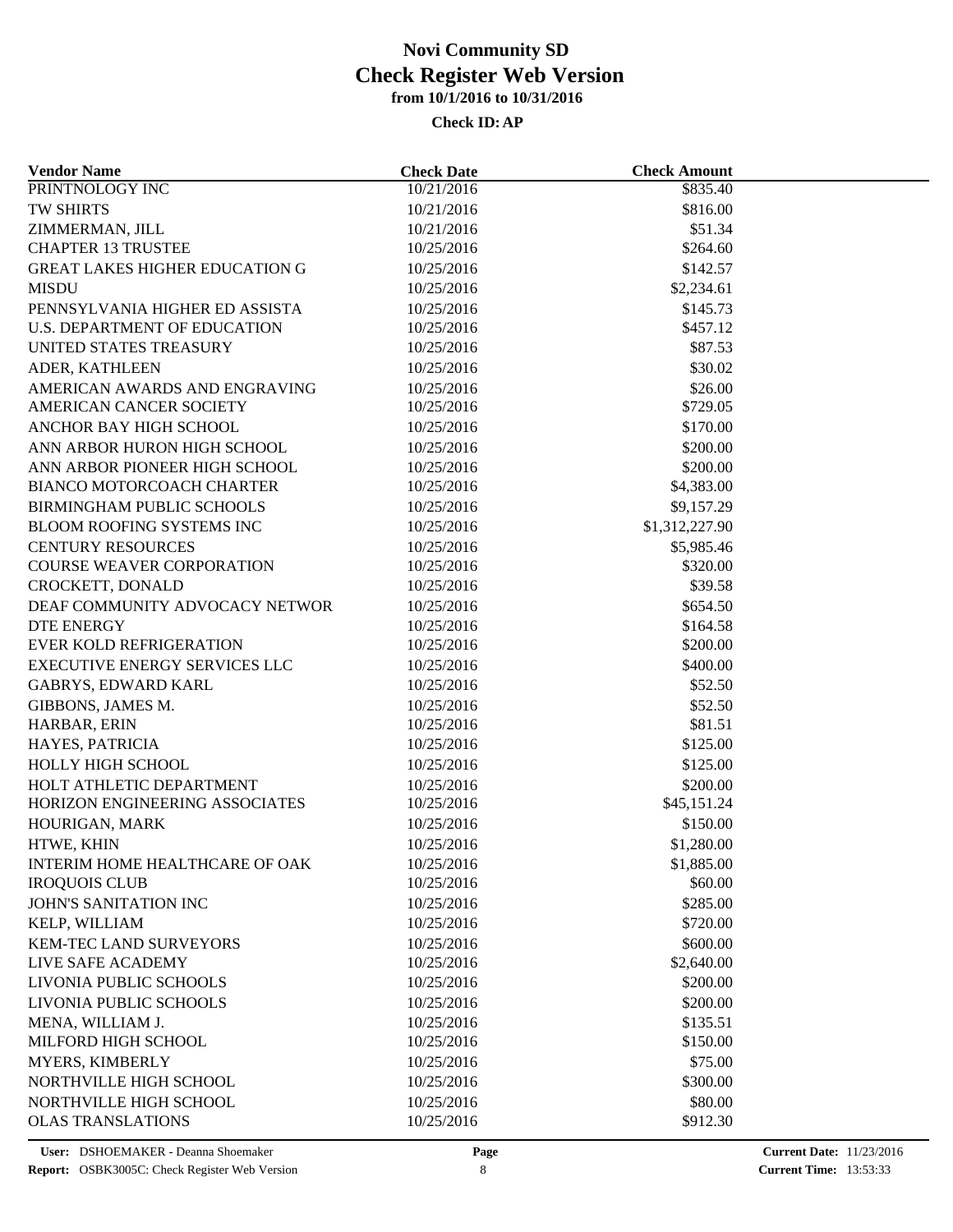| <b>Vendor Name</b>                    | <b>Check Date</b>        | <b>Check Amount</b> |  |
|---------------------------------------|--------------------------|---------------------|--|
| PATEL, SHAILEE                        | 10/25/2016               | \$385.41            |  |
| SAFEWAY SHREDDING LLC                 | 10/25/2016               | \$60.00             |  |
| <b>SALINE AREA SCHOOLS</b>            | 10/25/2016               | \$225.00            |  |
| <b>SCHMID, PAUL</b>                   | 10/25/2016               | \$32.63             |  |
| <b>SME</b>                            | 10/25/2016               | \$13,822.49         |  |
| STRUCTURE TEC CORPORATION             | 10/25/2016               | \$8,980.65          |  |
| <b>TW SHIRTS</b>                      | 10/25/2016               | \$8,643.30          |  |
| US FOODS INC                          | 10/25/2016               | \$216.00            |  |
| WAYNE MEMORIAL HIGH SCHOOL            | 10/25/2016               | \$750.00            |  |
| WEST BLOOMFIELD HIGH SCHOOL           | 10/25/2016               | \$150.00            |  |
| WILKINS, ALYSSA                       | 10/25/2016               | \$200.00            |  |
| ACADEMIC PLANNERS PLUS                | 10/26/2016               | \$3,679.00          |  |
| <b>ALLIED LEISURE CORP</b>            | 10/26/2016               | \$1,168.82          |  |
| <b>CINTAS CORPORATION #31</b>         | 10/26/2016               | \$390.76            |  |
| CITY OF NOVI WATER & SEWER DEP        | 10/26/2016               | \$1,076.64          |  |
| CORWIN, BARBARA                       | 10/26/2016               | \$150.00            |  |
| DEINEK, KIM                           | 10/26/2016               | \$6.00              |  |
| <b>DTE ENERGY</b>                     | 10/26/2016               | \$16,272.83         |  |
| EDTECHTEAM INC                        | 10/26/2016               | \$276.00            |  |
| FENCHEL, KENNETH                      | 10/26/2016               | \$2,800.00          |  |
| FLYING ACES PRO FRISBEE TEAM          | 10/26/2016               | \$460.00            |  |
| <b>GERMAN, SERENA</b>                 | 10/26/2016               | \$225.00            |  |
| HARTKE, AMANDA                        | 10/26/2016               | \$15.00             |  |
| <b>JILG, REBECCA</b>                  | 10/26/2016               | \$250.00            |  |
| KING, MARIANNE                        | 10/26/2016               | \$100.00            |  |
| LOEFFLER-PARK, CATHRYN                | 10/26/2016               | \$19.96             |  |
| MATT WILHELM INC                      | 10/26/2016               | \$1,150.00          |  |
| MCNISH, DERIC                         | 10/26/2016               | \$164.00            |  |
| MICHIGAN.COM                          | 10/26/2016               | \$294.75            |  |
| MILLER, LAUREN                        | 10/26/2016               | \$40.65             |  |
| MINARD, SHAWN                         | 10/26/2016               | \$71.61             |  |
| NOVI HIGH SCHOOL ATHLETIC BOOS        | 10/26/2016               | \$5,340.00          |  |
| NOVI MIDDLE SCHOOL PTO                | 10/26/2016               | \$22,759.00         |  |
| PEDIATRIC HEALTH CONSULTANTS I        | 10/26/2016               | \$36,058.04         |  |
| PROVIDENCE OCCUPATIONAL HEALTH        | 10/26/2016               | \$76.00             |  |
| SHINDORF, LISA                        | 10/26/2016               | \$188.00            |  |
| SIMPLEXGRINNELL                       | 10/26/2016               | \$1,035.12          |  |
| STEWART, HEATHER                      | 10/26/2016               | \$38.00             |  |
| <b>SUPERIOR TEXT LLC</b>              | 10/26/2016               | \$947.85            |  |
| <b>SZABO SALES</b>                    | 10/26/2016               | \$116.77            |  |
| THE HENRY FORD                        | 10/26/2016               | \$960.00            |  |
| TODAY'S UNIFORM INC                   | 10/26/2016               | \$58.00             |  |
| <b>VSC INC</b>                        | 10/26/2016               | \$2,520.56          |  |
| VUICHARD, TATIANA                     | 10/26/2016               | \$251.64            |  |
| WALSWORTH PUBLISHING COMPANY          | 10/26/2016               | \$4,058.39          |  |
| WALSWORTH PUBLISHING COMPANY          | 10/26/2016               | \$9,100.00          |  |
| <b>WASTE MANAGEMENT OF MICHIGAN I</b> |                          | \$64.33             |  |
| A & R REPAIRS BAKER'S KNEAD IN        | 10/26/2016<br>10/28/2016 | \$2,317.00          |  |
|                                       |                          |                     |  |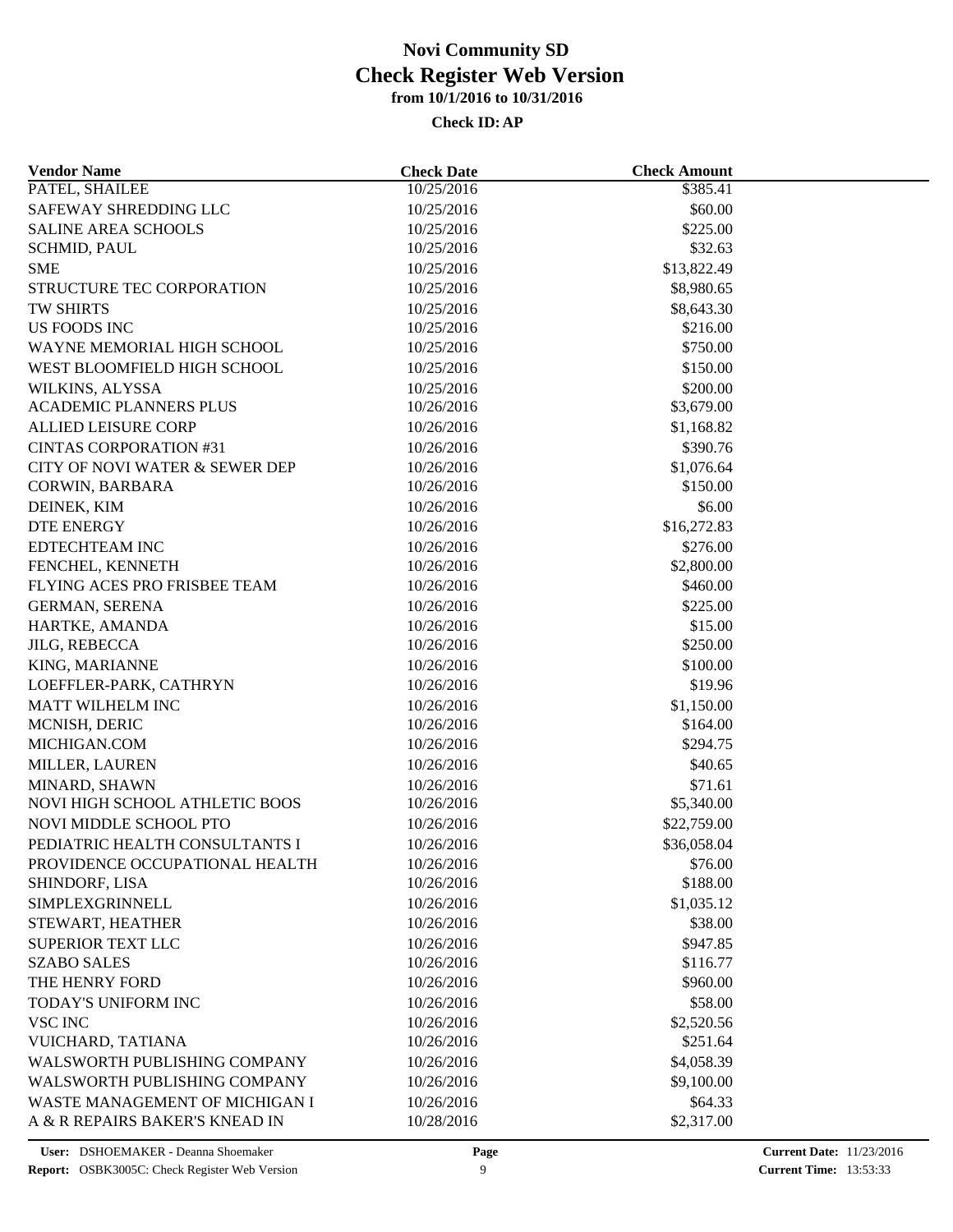| <b>Vendor Name</b>          | <b>Check Date</b> | <b>Check Amount</b> |  |
|-----------------------------|-------------------|---------------------|--|
| ABDRABO-LARSON, AZIZA       | 10/28/2016        | \$20.00             |  |
| ADAMCZYK-KAWADA, RUTH       | 10/28/2016        | \$20.00             |  |
| AHMED, FOZIA                | 10/28/2016        | \$20.00             |  |
| ALLEN, TAMMY                | 10/28/2016        | \$20.00             |  |
| ANDERSON, DARIUS            | 10/28/2016        | \$20.00             |  |
| <b>ASCENCIO, JOHN</b>       | 10/28/2016        | \$20.00             |  |
| ASHWORTH, JULIE             | 10/28/2016        | \$20.00             |  |
| AT&T                        | 10/28/2016        | \$4,879.34          |  |
| AYALA, SONIA                | 10/28/2016        | \$20.00             |  |
| AYERST, LAURA               | 10/28/2016        | \$20.00             |  |
| <b>BAILEY, SUSAN</b>        | 10/28/2016        | \$20.00             |  |
| <b>BARNES, MARQUITA</b>     | 10/28/2016        | \$20.00             |  |
| BAYYA, LALITHA              | 10/28/2016        | \$20.00             |  |
| BETTS, WENDY                | 10/28/2016        | \$20.00             |  |
| <b>BIANCHI, LISA</b>        | 10/28/2016        | \$20.00             |  |
| <b>BLANKENSHIP, VALERIE</b> | 10/28/2016        | \$20.00             |  |
| <b>BOILEAU, MARCIA</b>      | 10/28/2016        | \$20.00             |  |
| <b>BOURGEAU, TRACIE</b>     | 10/28/2016        | \$20.00             |  |
| <b>BRADLEY, JACQUELINE</b>  | 10/28/2016        | \$20.00             |  |
| <b>BRADLEY, JENNIFER</b>    | 10/28/2016        | \$20.00             |  |
| BRYANT, KELLEY              | 10/28/2016        | \$20.00             |  |
| <b>BRYCE, JULIE</b>         | 10/28/2016        | \$20.00             |  |
| <b>BUDD, ANNA-LISE</b>      | 10/28/2016        | \$20.00             |  |
| CAMPBELL, DAVID             | 10/28/2016        | \$20.00             |  |
| CARBALLO, ROBIN             | 10/28/2016        | \$20.00             |  |
| CHELLAM VEDAMUTHU, NISHA    | 10/28/2016        | \$20.00             |  |
| CIOLLI, LISA                | 10/28/2016        | \$20.00             |  |
| COLLIAU, TONYA              | 10/28/2016        | \$20.00             |  |
| CONROY, LINDA               | 10/28/2016        | \$20.00             |  |
|                             |                   |                     |  |
| CRAGGETTE, EDYCE            | 10/28/2016        | \$20.00             |  |
| CYR, KIMBERLY               | 10/28/2016        | \$20.00             |  |
| D'UVA, ANNETTE              | 10/28/2016        | \$20.00             |  |
| DARLING, KAREN              | 10/28/2016        | \$20.00             |  |
| DESHPANDE, JAYLAXMI         | 10/28/2016        | \$20.00             |  |
| DESORMEAU, BETH             | 10/28/2016        | \$20.00             |  |
| DHARIA, PURVI               | 10/28/2016        | \$20.00             |  |
| DUNN, JULIE                 | 10/28/2016        | \$20.00             |  |
| E'LON, DEREK                | 10/28/2016        | \$20.00             |  |
| ESTFAN, SUZANNE             | 10/28/2016        | \$20.00             |  |
| FADANELLI, CHRISTINA        | 10/28/2016        | \$20.00             |  |
| FALSETTI, SALLY             | 10/28/2016        | \$20.00             |  |
| FOX, SHERRIE                | 10/28/2016        | \$20.00             |  |
| FRASIER, DENISE             | 10/28/2016        | \$20.00             |  |
| FRENCH, SHELLEY             | 10/28/2016        | \$20.00             |  |
| FURUSE, MITSUKO             | 10/28/2016        | \$20.00             |  |
| <b>GANESH, USHA</b>         | 10/28/2016        | \$20.00             |  |
| <b>GHAZAL, ELIE</b>         | 10/28/2016        | \$20.00             |  |
| GIZICKI-LIPSON, CORYN       | 10/28/2016        | \$20.00             |  |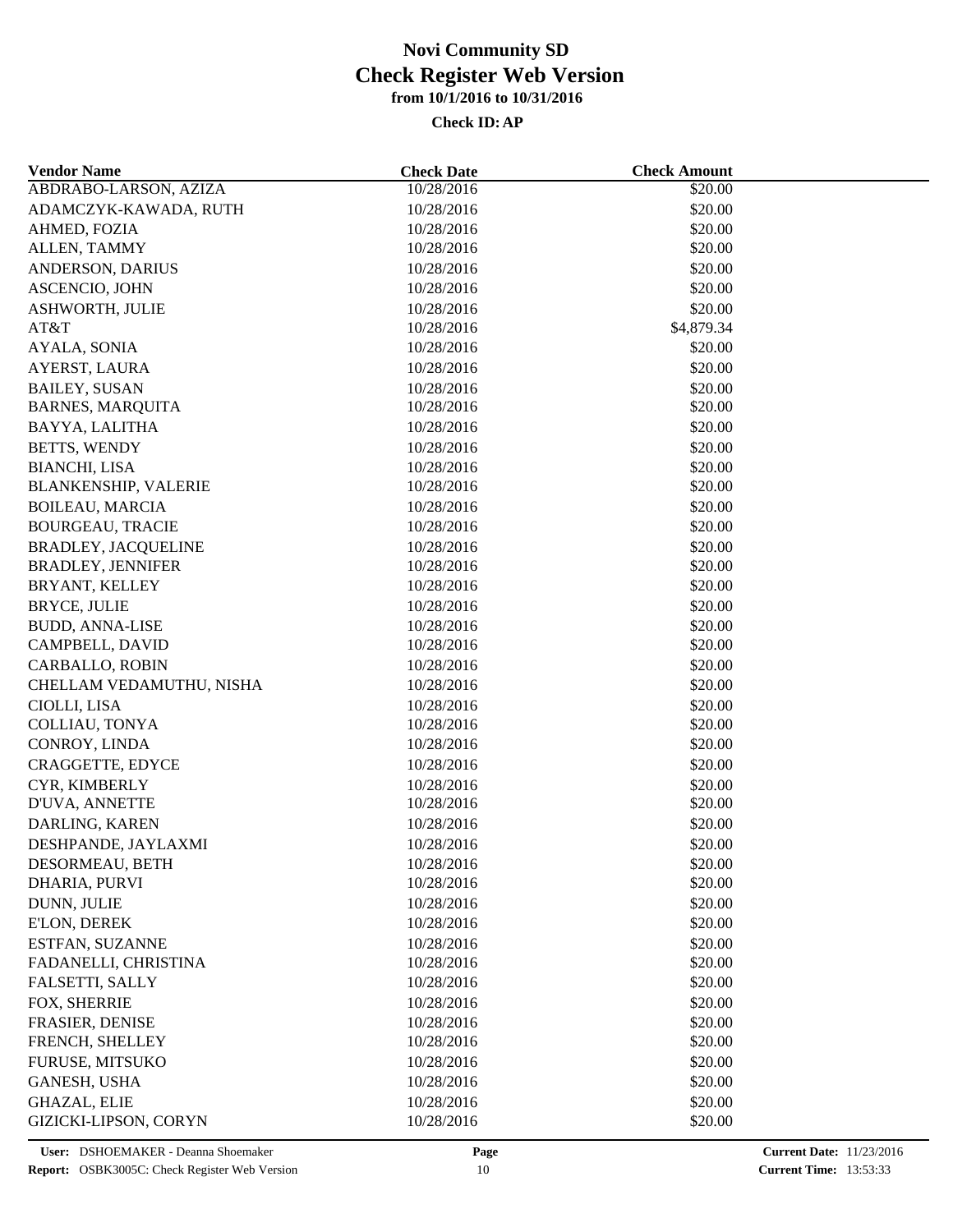| <b>Vendor Name</b>                     | <b>Check Date</b> | <b>Check Amount</b> |  |
|----------------------------------------|-------------------|---------------------|--|
| <b>GORMAN, SALLY</b>                   | 10/28/2016        | \$20.00             |  |
| <b>GOTUR, SUNITHA</b>                  | 10/28/2016        | \$20.00             |  |
| GREGG, ANNA                            | 10/28/2016        | \$20.00             |  |
| GREGORY, CONNIE                        | 10/28/2016        | \$20.00             |  |
| <b>GROVER, PUNEET</b>                  | 10/28/2016        | \$20.00             |  |
| GUNKELMAN, MICHAEL                     | 10/28/2016        | \$20.00             |  |
| GUPTA, VIDHULIKA                       | 10/28/2016        | \$20.00             |  |
| HALMAGHI, KRISTIN                      | 10/28/2016        | \$20.00             |  |
| HALVANGIS, KARLA                       | 10/28/2016        | \$20.00             |  |
| HANG, JUNGQI                           | 10/28/2016        | \$20.00             |  |
| HANSON-GAYNOR, SUSAN                   | 10/28/2016        | \$20.00             |  |
| HARDER, MARGARET                       | 10/28/2016        | \$20.00             |  |
| HARTSFIELD, TAMIKA                     | 10/28/2016        | \$20.00             |  |
| HAUN, KEIKO                            | 10/28/2016        | \$20.00             |  |
| HAVENS, EILEEN                         | 10/28/2016        | \$20.00             |  |
| HENRY, PAULA                           | 10/28/2016        | \$20.00             |  |
| HIXSON, DAWN                           | 10/28/2016        | \$20.00             |  |
| HOLBEL, PAULA                          | 10/28/2016        | \$20.00             |  |
| HOOD, KATHLEEN                         | 10/28/2016        | \$20.00             |  |
| HORSBURGH, SUSAN                       | 10/28/2016        | \$20.00             |  |
| HOSOTANI, MADOKA                       | 10/28/2016        | \$20.00             |  |
| HUA, WENHUI                            | 10/28/2016        | \$20.00             |  |
| HUANG, HEJU                            | 10/28/2016        | \$20.00             |  |
| HUBER, ANNE                            | 10/28/2016        | \$20.00             |  |
| IACOBELLI, SHELLY                      | 10/28/2016        | \$20.00             |  |
| <b>INGLESE, HEIDI</b>                  | 10/28/2016        | \$20.00             |  |
| ISHII, MINAKO                          | 10/28/2016        | \$20.00             |  |
| JACKSON, ALANNA                        | 10/28/2016        | \$20.00             |  |
| JACKSON-BROWN, PRISCILLA               | 10/28/2016        | \$20.00             |  |
| <b>JAMISON, KRISTEN</b>                | 10/28/2016        | \$20.00             |  |
| JARVIS, MARY                           | 10/28/2016        | \$20.00             |  |
| JENKINS, BEVERLY                       | 10/28/2016        | \$20.00             |  |
| KACAN, CHERYL                          | 10/28/2016        | \$20.00             |  |
| KASAI, RISA                            | 10/28/2016        | \$20.00             |  |
|                                        |                   |                     |  |
| KATULSKI, CAROL                        | 10/28/2016        | \$20.00<br>\$20.00  |  |
| KHALILOVA, LYUDMILA<br>KILPONEN, ANNIE | 10/28/2016        | \$20.00             |  |
|                                        | 10/28/2016        |                     |  |
| KLERKX, ANDREA                         | 10/28/2016        | \$20.00             |  |
| KOLLI, SAURAV                          | 10/28/2016        | \$20.00             |  |
| KONDAPI, MEENA                         | 10/28/2016        | \$20.00             |  |
| KOOMEN, KRISTYNE                       | 10/28/2016        | \$20.00             |  |
| LAM, ELISA                             | 10/28/2016        | \$20.00             |  |
| LEE, EUN HEE                           | 10/28/2016        | \$20.00             |  |
| LEWIS, JEFFREY                         | 10/28/2016        | \$20.00             |  |
| LEWIS, LISA                            | 10/28/2016        | \$20.00             |  |
| MA, TIA                                | 10/28/2016        | \$20.00             |  |
| MACEK, DANA                            | 10/28/2016        | \$20.00             |  |
| MANNING, LISA                          | 10/28/2016        | \$20.00             |  |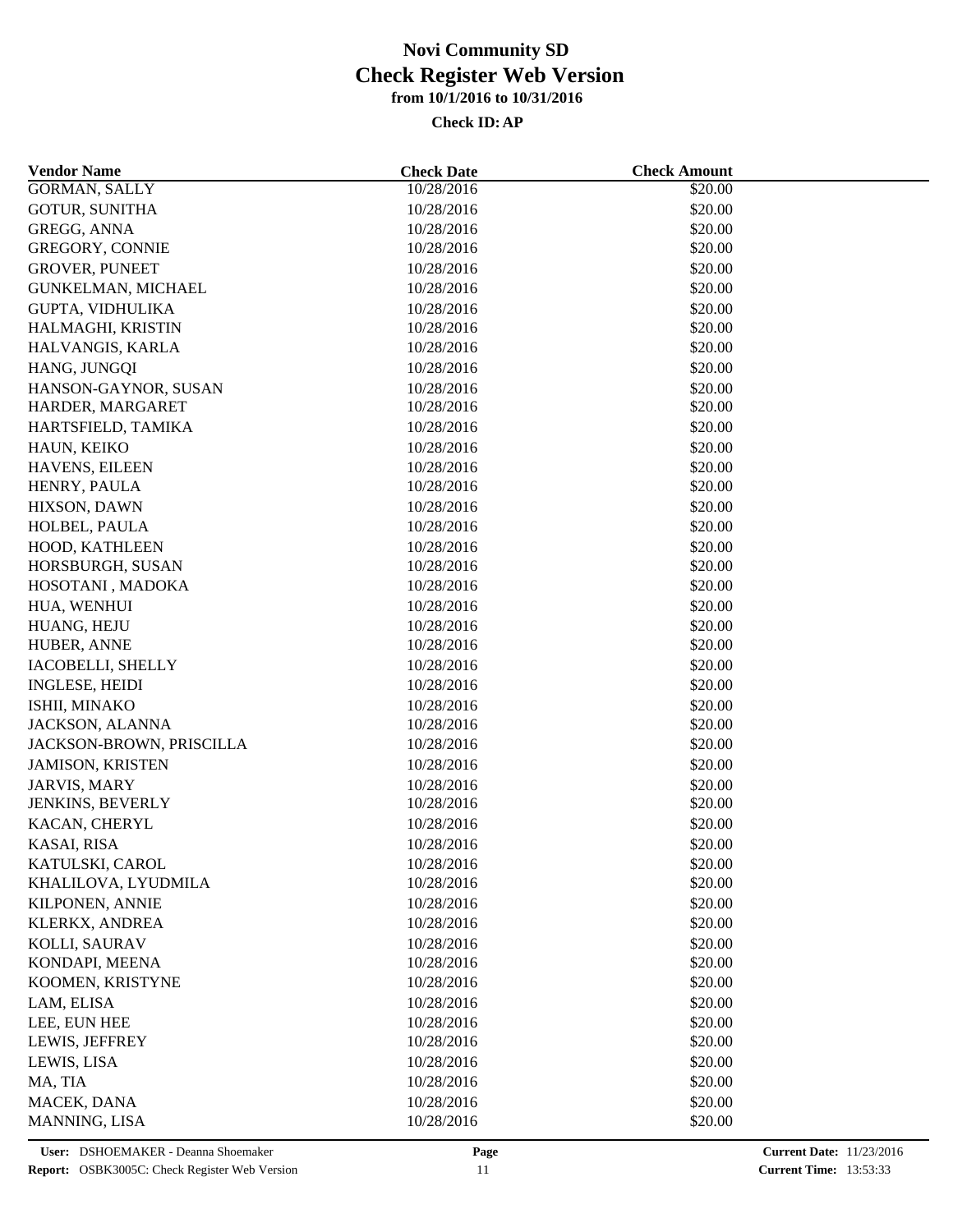| <b>Vendor Name</b>       | <b>Check Date</b> | <b>Check Amount</b> |  |
|--------------------------|-------------------|---------------------|--|
| <b>MARCUS LINK, JODY</b> | 10/28/2016        | \$20.00             |  |
| MARZONIE, TRACEY         | 10/28/2016        | \$20.00             |  |
| MAUZY, CALEB             | 10/28/2016        | \$20.00             |  |
| MCALEER, CRISTINA        | 10/28/2016        | \$20.00             |  |
| MCCARTHY & SMITH INC     | 10/28/2016        | \$556,144.33        |  |
| MEDHORA, PARIJATHA       | 10/28/2016        | \$20.00             |  |
| MEHTA, DIPIKA            | 10/28/2016        | \$20.00             |  |
| MIESOWICZ, DOREEN        | 10/28/2016        | \$20.00             |  |
| MILLER, PATRICIA         | 10/28/2016        | \$20.00             |  |
| MINER, DEBORAH JENNINGS  | 10/28/2016        | \$20.00             |  |
| MIZEROWSKI, GRETCHEN     | 10/28/2016        | \$20.00             |  |
| MOUNT, MARY              | 10/28/2016        | \$20.00             |  |
| MURRAY, ELISE            | 10/28/2016        | \$20.00             |  |
| NAGARA, TADASHI          | 10/28/2016        | \$20.00             |  |
| NETTER, JULIE            | 10/28/2016        | \$20.00             |  |
| NORDBERG, LAURA          | 10/28/2016        | \$20.00             |  |
| NUNEZ, LORRIE            | 10/28/2016        | \$20.00             |  |
| O'CONNOR, THOMAS         | 10/28/2016        | \$20.00             |  |
| OBATA, TETSU             | 10/28/2016        | \$20.00             |  |
| ODUNTAN, OLUFEMI         | 10/28/2016        | \$20.00             |  |
| OEGEMA, MELANEE          | 10/28/2016        | \$20.00             |  |
| OLMER-BRAEUNER, CYNTHIA  | 10/28/2016        | \$20.00             |  |
|                          |                   |                     |  |
| OMA, JULIE               | 10/28/2016        | \$20.00<br>\$20.00  |  |
| ONOUE, REIKO             | 10/28/2016        |                     |  |
| OPOKU-DIAWUO, CHRISTINA  | 10/28/2016        | \$20.00             |  |
| ORBAIN, LISA             | 10/28/2016        | \$20.00             |  |
| OZEIR, NADA              | 10/28/2016        | \$20.00             |  |
| PAHUJA, GEETIKA          | 10/28/2016        | \$20.00             |  |
| PALIKAINEN, ALEXIS       | 10/28/2016        | \$20.00             |  |
| PALLERLA, KIRANMAI       | 10/28/2016        | \$20.00             |  |
| PARKER, ANITA            | 10/28/2016        | \$20.00             |  |
| PARTHASARATHY, SOUNDARYA | 10/28/2016        | \$20.00             |  |
| PATIENT, ROSEMARY        | 10/28/2016        | \$20.00             |  |
| PAUL, DIANE              | 10/28/2016        | \$20.00             |  |
| PLANTE & MORAN CRESA LLC | 10/28/2016        | \$17,222.24         |  |
| PRYSON, ROSEMARIE        | 10/28/2016        | \$20.00             |  |
| RABINOWITZ, TRISH        | 10/28/2016        | \$20.00             |  |
| RADGENS, JULIE           | 10/28/2016        | \$20.00             |  |
| RAMAKRISHNA, SUKANYA     | 10/28/2016        | \$20.00             |  |
| RAMIREZ-ZAMARRIPA, KAREN | 10/28/2016        | \$20.00             |  |
| REED, JOAN               | 10/28/2016        | \$20.00             |  |
| REILLY, CATHY            | 10/28/2016        | \$20.00             |  |
| RHOME, HEIDI             | 10/28/2016        | \$20.00             |  |
| RICHARDSON, TRICHA       | 10/28/2016        | \$20.00             |  |
| RICKEL, YVETTE           | 10/28/2016        | \$20.00             |  |
| RIDENOUR, TOBBY          | 10/28/2016        | \$20.00             |  |
| RILEY, MICHELLE          | 10/28/2016        | \$20.00             |  |
| ROBERSON, DENISE         | 10/28/2016        | \$20.00             |  |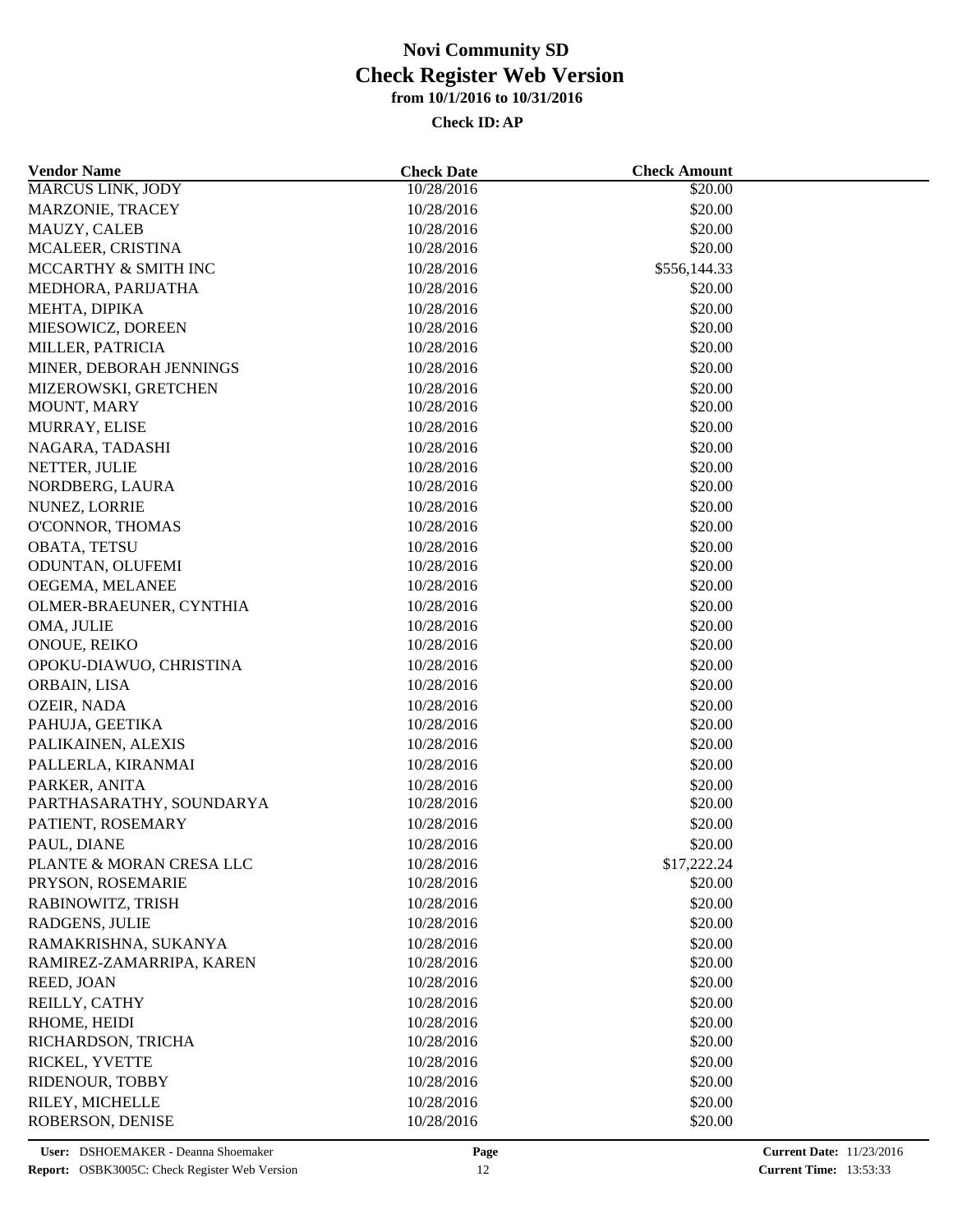| <b>Vendor Name</b>             | <b>Check Date</b> | <b>Check Amount</b>   |                |
|--------------------------------|-------------------|-----------------------|----------------|
| ROEST, CHERYL                  | 10/28/2016        | \$40.00               |                |
| RUFFING, AMY                   | 10/28/2016        | \$20.00               |                |
| RUSHTON, NISHA                 | 10/28/2016        | \$20.00               |                |
| RYBA, SUSAN                    | 10/28/2016        | \$20.00               |                |
| SAWARD, BETH                   | 10/28/2016        | \$20.00               |                |
| SCHULTZ, CAROL                 | 10/28/2016        | \$20.00               |                |
| <b>SEASONS, FRANCES</b>        | 10/28/2016        | \$20.00               |                |
| SHAH, PRATIKSHA                | 10/28/2016        | \$20.00               |                |
| SHERROD, MINAKO                | 10/28/2016        | \$20.00               |                |
| SLOAN, VICTORIA                | 10/28/2016        | \$20.00               |                |
| <b>SME</b>                     | 10/28/2016        | \$9,821.98            |                |
| SMITH, JEFFREY                 | 10/28/2016        | \$20.00               |                |
| STABLER, LISA                  | 10/28/2016        | \$20.00               |                |
| STALLARD, KELLY                | 10/28/2016        | \$20.00               |                |
| STEMKOSKI, VICKI               | 10/28/2016        | \$20.00               |                |
| SUBASH, ANNAPURNA              | 10/28/2016        | \$20.00               |                |
| SUMIDA, HIROKO                 | 10/28/2016        | \$20.00               |                |
| TANEI, AKIKO                   | 10/28/2016        | \$20.00               |                |
| TATE, ZAKERY                   | 10/28/2016        | \$20.00               |                |
| THOMPSON, NANCY                | 10/28/2016        | \$20.00               |                |
| TMP ARCHITECTURE INC           | 10/28/2016        | \$40,944.14           |                |
| UOZUMI, MAKI                   | 10/28/2016        | \$20.00               |                |
| VADLAMUDI, SITA                | 10/28/2016        | \$20.00               |                |
| VANKIRK, SHERI                 | 10/28/2016        | \$20.00               |                |
| VANRIPER, DAWN                 | 10/28/2016        | \$20.00               |                |
| VANWIEMEERSCH, KATHLEEN        | 10/28/2016        | \$20.00               |                |
| VORA, JYOTI                    | 10/28/2016        | \$20.00               |                |
| WAECHTER, HOLLY                | 10/28/2016        | \$20.00               |                |
| <b>WALLER, NICOLE</b>          | 10/28/2016        | \$20.00               |                |
| WARD, LORETTA                  | 10/28/2016        | \$20.00               |                |
| WARNER, CHERI                  | 10/28/2016        | \$20.00               |                |
| WASSERMAN, RACHEL              | 10/28/2016        | \$20.00               |                |
| <b>WATTS, JENNIFER</b>         | 10/28/2016        | \$20.00               |                |
| WEIL, MICHELLE                 | 10/28/2016        | \$20.00               |                |
| WELGOSH, MARIE ANNE            | 10/28/2016        | \$20.00               |                |
| WOOLSTON, TRACI                | 10/28/2016        | \$20.00               |                |
| YUN, SANGHEE                   | 10/28/2016        | \$20.00               |                |
| ZENG, WEN                      | 10/28/2016        | \$20.00               |                |
|                                |                   | <b>Issued:</b>        | \$830,416.37   |
|                                |                   | Reversed:             | \$835.40       |
|                                |                   | Cancelled:            | \$3,856,259.45 |
| <b>AP Checks Processed:</b>    | 614               | <b>AP Bank Total:</b> | \$4,687,511.22 |
| <b>Total Checks Processed:</b> | 614               | <b>Grand Total:</b>   | \$4,687,511.22 |